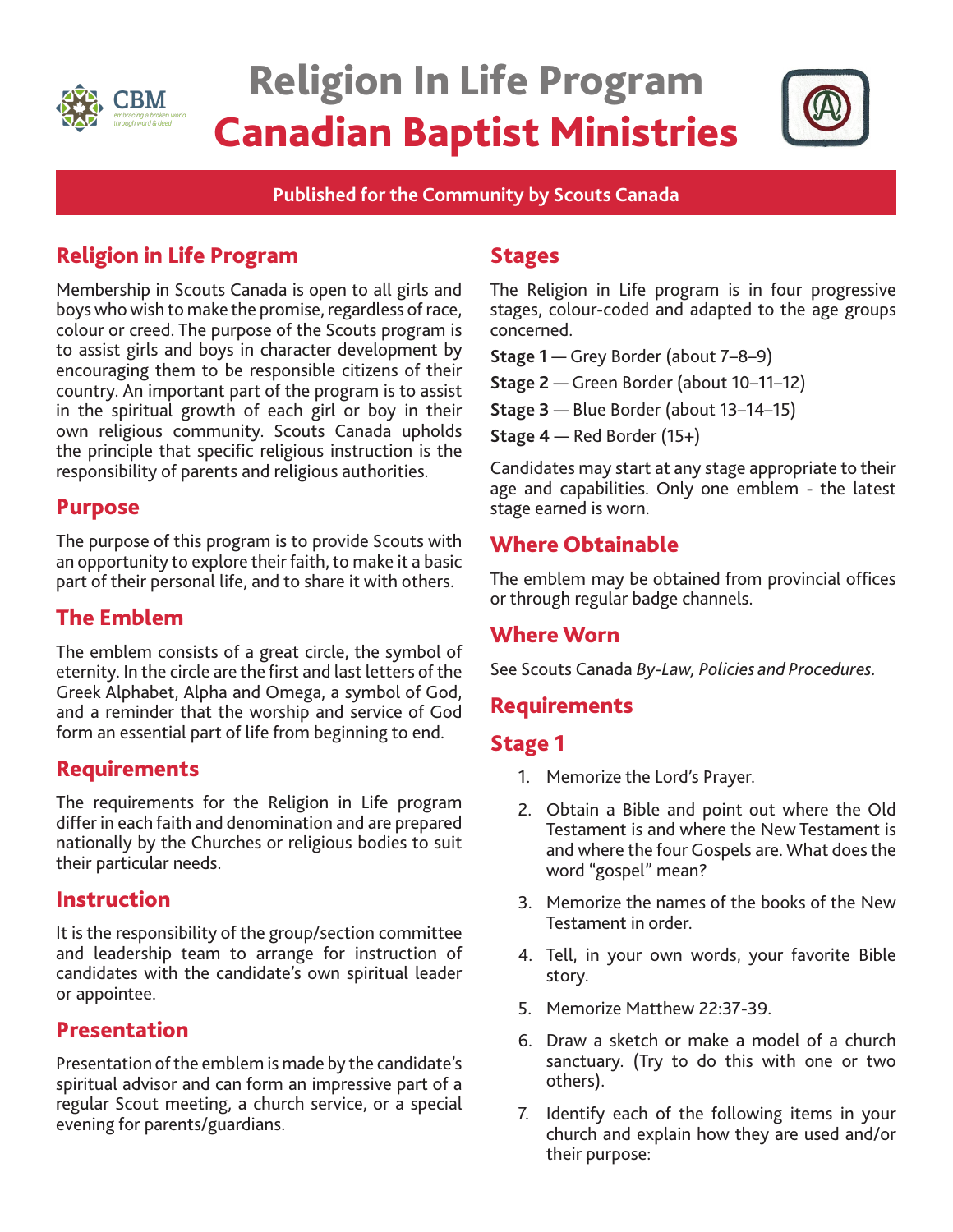- (a)Bible (g) Communion Table
- (b) Hymn book (h) Offering Plate
- (c) Baptistry (i) Windows
- (d) Ministry (j) Organ/Piano
- (e) Lecturn (k) Choir
- (f) Pulpit (l) Bulletin
- 8. Tell, in your own words, what worship means to you.
- 9. Tell one way in which you practice each of the parts of your promise.
- 10. 1Tell how your actions (behaviour) at home, in school and at church can show your faith in God.

**NOTE:** In addition to the above, you are required to complete at least three months regular attendance in Sunday School and Church.

# Stage 2

- 1. Read the Gospel of Mark in either the New International Version or Today's English Version.
- 2. Memorize Psalm 23.
- 3. Write a prayer that could be used at a Scout's Own Service, Vespers, or a Church Worship Service.

Try to include the following:

A doration

C onfession

- T hanksgiving
- S upplication
- 4. Memorize the names of the books of the Old Testament.
- 5. Locate five different forms of literature in the Bible such as poetry, law, prophecy, letter, history or gospel.
- 6. Memorize Matthew 5:3-10 and John 3:16-17.
- 7. What does stewardship mean to you? Explain how you give to support the work done in and through your church.
- 8. Perform some service to your church as directed by your Sunday School Teacher, Sunday School Superintendent or Minister.
- 9. Provide some service (alone or with others) to your community.

10. Tell how you have tried to bring at least one other person to Sunday School or Church.

**NOTE:** In addition to the above, you are required to complete at least six months' regular attendance in Sunday School and Church.

## Stage 3

- 1. Read the Ten Commandments, (Exodus 20:317). Be able to list in order the ten key phrases.
- 2. Tell how to apply the ideas of the Ten Commandments in your daily life.
- 3. Read the Gospel of Luke and Acts in a modern translation of the Bible. Obtain or borrow a Bible Atlas or map and trace the journeys of Paul.
- 4. Prepare a service of worship for your own age group.
- 5. Explain the meaning and purpose of the two Ordinances recognized in Baptist Churches, (Baptism and Communion).
- 6. Participate in a Bible study program, either on your own or in a small group, for a period of at least six weeks.
- 7. Explain the following terms:
	- Lordship of Christ
	- Priesthood of all Believers
	- Regenerate Church Membership
	- Autonomy of the Local Church
- 8. Write an essay of at least 300 words to explain your understanding of the Bible as "the Word of God."
- 9. Participate in some worthwhile community effort and learn about three agencies which provide help to people.
- 10. Volunteer to be in a work party or to assist in some way in the church.

**NOTE:** In addition to the above, you are required to complete at least nine months regular attendance in Sunday School and Church.

# Stage 4

1. Memorize Isaiah 53 or write an essay of at least 250 words showing the relevance the book of Amos has to today's society (or identifying the